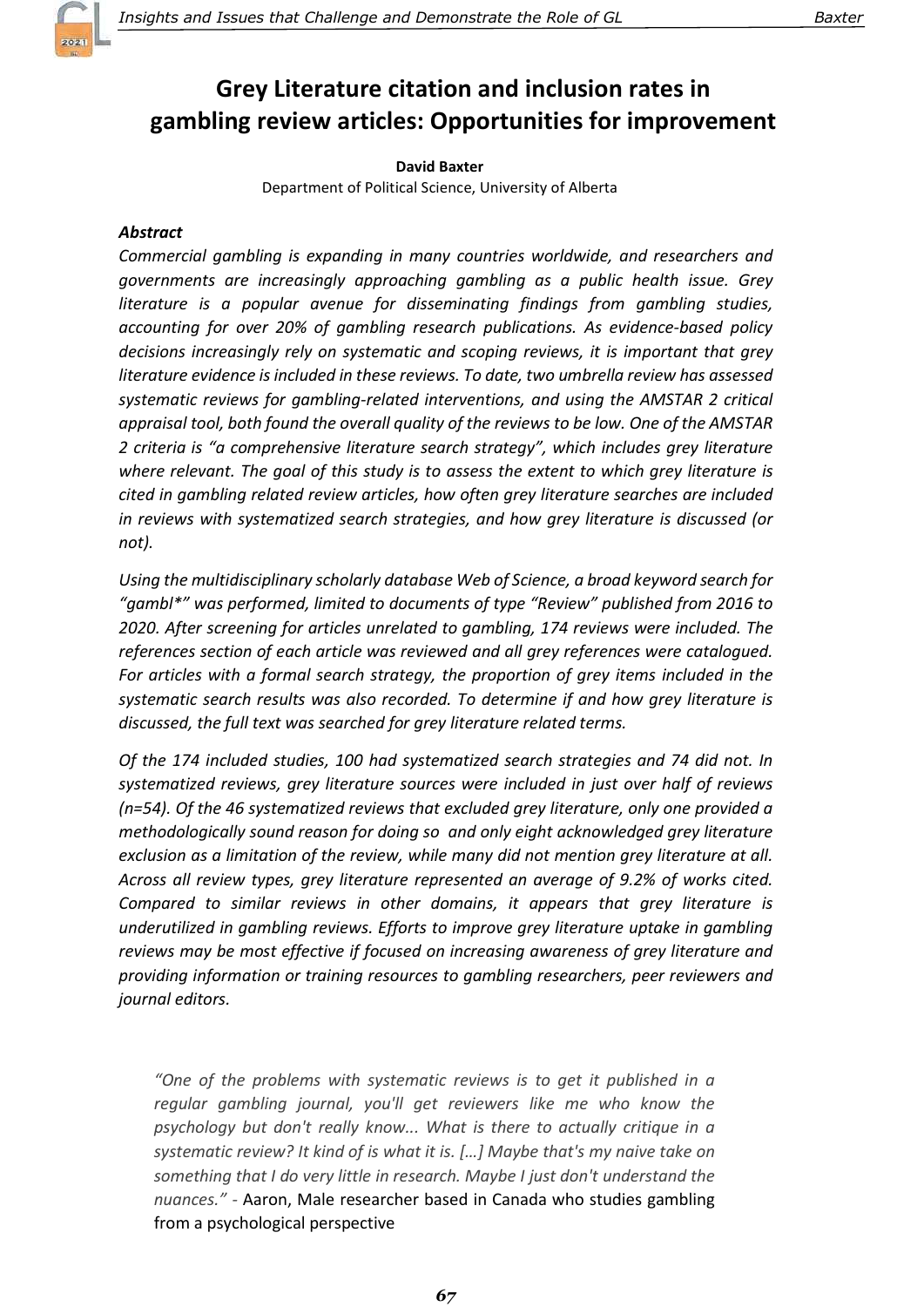

# **Introduction**

# Gambling as a growing public health issue

Gambling is a quickly expanding multinational industry. The global gambling industry grew from \$250 billion USD in 2003 to \$450 billion in 2013 (The Economist, 2014), to a projected \$635 billion by 2022 (Morgan Stanley 2015, as cited in Cassidy, 2020).

Commercial gambling is heavily marketed as a legitimate and harmless leisure activity, but has been called a "dangerous commodity" similar to tobacco and alcohol because of the addiction and other social harms is presents (Markham & Young, 2015). Many people who gamble do not experience harm from gambling; clinically diagnosed problem gambling affects around 2-3% of the global population and has even decreased to 0.6% in Canada (Williams et al., 2020; Williams, Volberg, et al., 2012), but governments and gambling researchers are increasingly approaching gambling as a public health issue as problem gambling is only a small part of the picture.

Firstly, for each person with problem gambling, an average of six other people are harmed by that person's gambling, usually their closest family and friends (Goodwin et al., 2017). Secondly, although few people gamble at a level that qualifies as clinical problem gambling, many more gamble at what is called a low- or moderate-risk level and still experience harms from that (Browne et al., 2016; Langham et al., 2016).

Thirdly, harms from gambling disproportionately fall onto people in poorer and racialized communities (Abbott et al., 2004), thus the harms from gambling pose an equity issue related to social determinants of health, although the gambling industry's conflict with public health has been implicated as a "commercial determinant of health" (Ndebele et al., 2020). Finally, there is evidence for a "total consumption model" of gambling harm, meaning there is a strong positive association between the total gambling in a population and harmful gambling in that population (Rossow, 2019; Sulkunen et al., 2019). In light of the gambling industry's growth over the past 20 years, this means we can expect there has been a concomitant growth in overall gambling-related harms.

# Gambling research and the public interest

Governments can use gambling research to inform gambling policies to reduce gambling harm, but there are some limitations to the gambling evidence base. The gambling research funded and conducted in any given country will be shaped by that country's existing gambling policies. For example, countries that have a history of approaching gambling as a public health issue (e.g., New Zealand) or strong public health research programmes generally (e.g., Nordic countries) produce more public health research on gambling harm prevention, whereas nations like Canada that have a history of viewing gambling as an individual addiction primarily produce research focused on individuals who have gambling problems and how to treat them (Baxter et al., 2019; Nordmyr & Forsman, 2018). Overall, research on the characteristics of individual gamblers is much more common than research on the broader social, cultural, and economic aspects of gambling (Baxter et al., 2019; Hilbrecht & Baxter, 2021).

In addition to this, the gambling industry funds a fair amount of the available gambling research, either by sponsoring research directly or through funding "independent" gambling research organizations. Research funding from the gambling industry has risks of conflict of interest in common with funding from tobacco and alcohol industries (P. J. Adams, 2007; Peter J. Adams, 2016). The 2013 report "Fair Game: Producing gambling research" found that gambling research is behind studies of tobacco, alcohol and other drugs in terms of methods used and dealing with conflicts of interest, and funding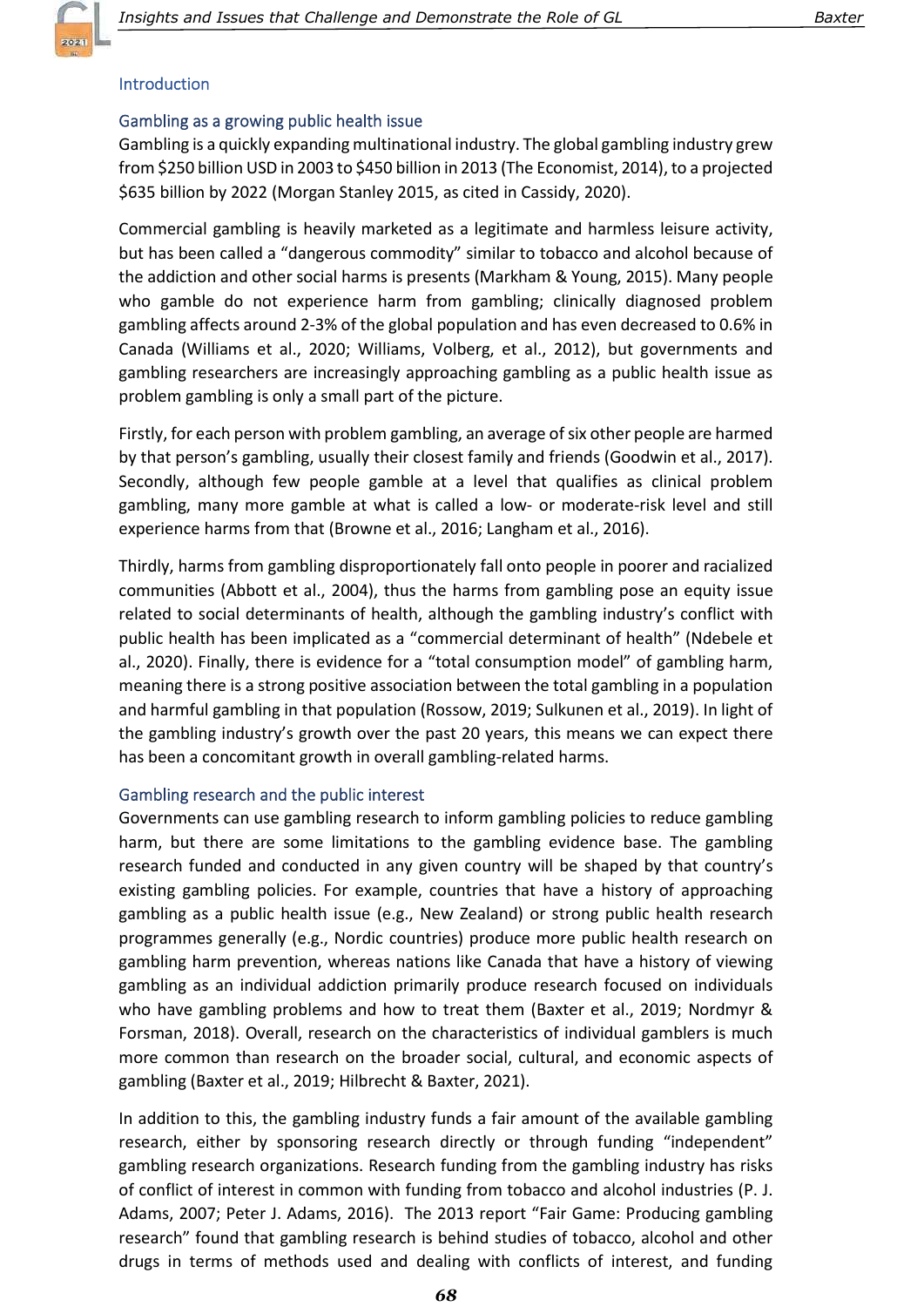

structures tends to focus on "safe" research questions unlikely to lead to further gambling regulation (Cassidy et al., 2013). Two other studies found industry funding had no biasing effect on gambling research, but these studies were themselves funded by the gambling industry and must be approached with caution (Ladouceur et al., 2019; Shaffer et al., 2019).

Finally, for governments and policymakers to utilize gambling research to make evidenceinformed decisions, the research must also be summarized and brought to their attention. A common method for summarizing research from multiple research articles on a topic are knowledge syntheses such as systematic reviews and scoping reviews. Unfortunately, the results of the two umbrella reviews evaluating gambling review articles are not promising: one found that primary research articles and systematic reviews on gambling were of low methodological quality in general (McMahon et al., 2019), and the other avoided doing a quality assessment altogether as "most of the studies would have been rated of weak quality and eliminated" (Velasco et al., 2021).

#### **Gambling grey literature**

The limitations discussed above largely refer to gambling research and reviews published as primary academic literature, but can be addressed in part by gambling grey literature. Gambling has a sizable and unique body of research published as grey literature: a systematic search of gambling grey literature published in Australia, Canada, New Zealand, the United Kingdom and the United States found that grey literature makes up over 26% of gambling research publications (Baxter et al., 2021b), and a thematic analysis of recent gambling research found that studies published as grey literature tended to focus on broader population health and well-being aspects of gambling, whereas studies published as journal articles tended to focus on the individual characteristics of people who gamble (Baxter et al., 2021a).

Grey literature has other general benefits, such as being more up-to-date and detailed than what is available in the primary literature, as well as providing a "unique global perspective" (Bonato, 2018, p. 28). The latter is especially important in gambling with local research being constrained by the existing policies of the jurisdiction, as context-specific research from different jurisdictions with different gambling policies is more likely to be published as grey literature. For example, the Australian Productivity Commission's two inquiry reports on gambling (Productivity Commission, 1999, 2010) are highly regarded and well-cited internationally despite their focus on Australian gambling, as they present highly detailed investigative research and analysis that could not be published in an academic journal or book. Somewhat paradoxically, the academic literature aims to make generalized/universal claims, but in doing so loses attention to specific contexts that may inform policies in other contexts. Grey literature such as the Productivity Commission reports achieves this.

Although much of gambling grey research is government-funded and the resulting reports may be consulted by that funder when it is first completed, reuse of those reports is generally lower due to limited distribution of grey literature. One way to ensure that grey research is considered in more gambling policy decisions is to include it in systematic reviews. There are several arguments in favour of this practice.

Firstly, grey literature is a strong contributor to systematic reviews in other health topics (Farrah & Mierzwinski-Urban, 2019; Severn et al., 2017), and the inclusion of grey literature in systematized review articles is consistently considered a best practice and a measure of quality where applicable in prominent review methodologies (Higgins et al., 2021; Kugley et al., 2017; Shea et al., 2017). Due to its significant body of grey literature,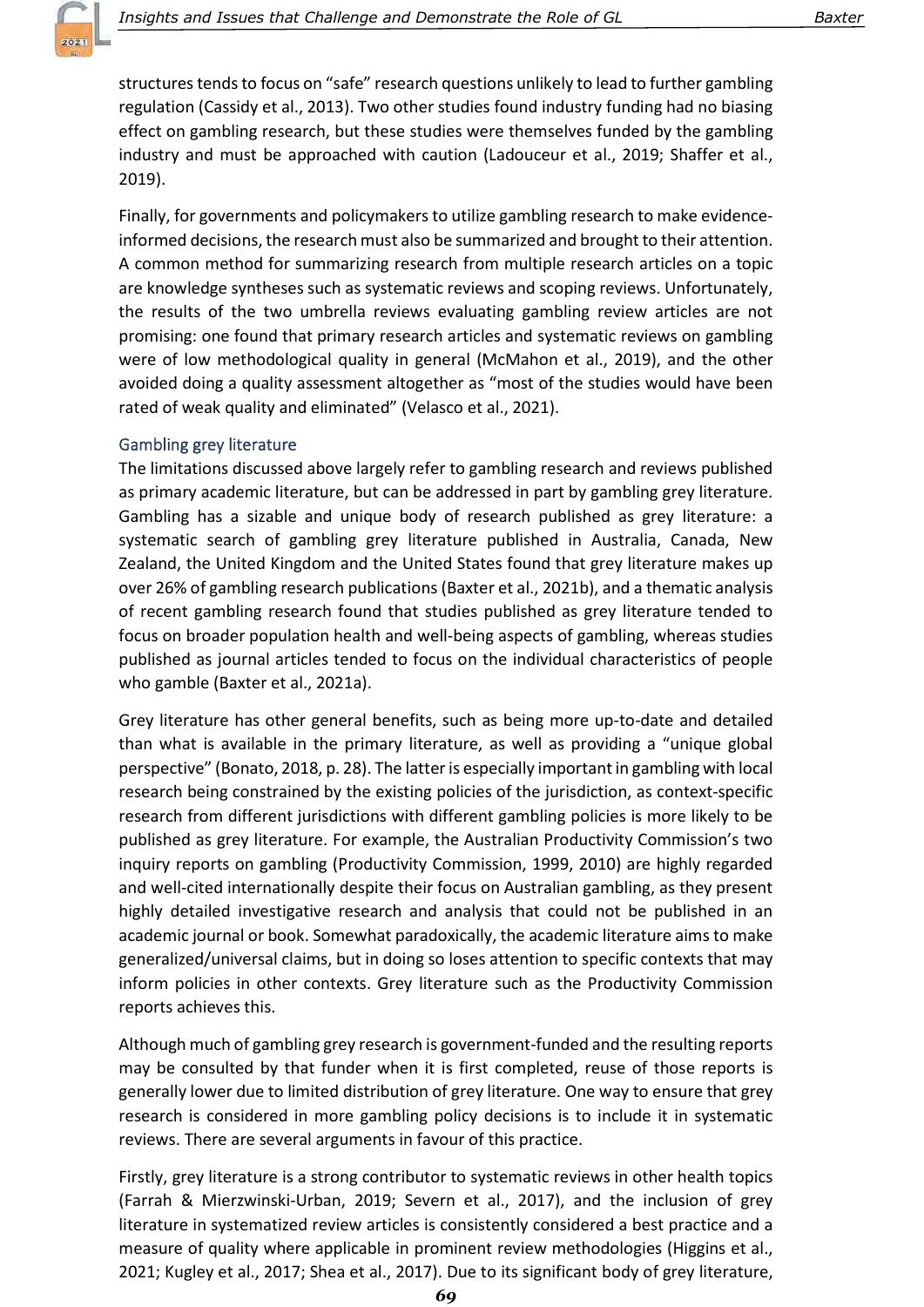gambling should by default be considered a "where applicable" topic for the inclusion of grey literature in reviews, unless there is an argument for exclusion for a specific gambling topic. Additionally, although grey literature searching is more labour intensive and utilizes more specialized skills, guidelines have been developed for searching health and public health grey literature (Bonato, 2018; Godin et al., 2015) and have been successfully applied to the gambling domain (Baxter et al., 2021b).

Unfortunately, the "grey" of grey literature has been misrepresented as meaning dubious or unpublished in the gambling research community, and excluded from high profile gambling reviews on those grounds (Ladouceur et al., 2017; "Science has a gambling problem," 2018). On the contrary, grey literature should be included in reviews for the methodological reasons stated above, but also as a matter of principle: Most governmentsponsored gambling grey research is funded through governments' gambling revenues, meaning the research is effectively paid for by gamblers through their gambling losses. Thus, there is an ethical imperative to heed that research in service of reducing gamblingrelated harms to those gamblers, their families, and their communities.

### The present study

I have outlined several reasons why grey literature ought to be included in systematic reviews, as well as some signs that it may not be included to the extent it ought to be. This study presents a citation analysis of recent gambling review articles to answer the following questions:

- To what extent is grey literature cited in gambling review articles?
- To what extent are grey literature sources included in the search strategies of systematized review articles?
	- o When included, what grey literature sources are searched?
	- o When included, is relevant grey literature found?
- How is grey literature discussed in these articles, if at all?

### **Methods**

All methods presented below were performed solely by the author.

### Data source and search strategy

Bibliographic data were collected from the Web of Science (WoS) scholarly database. Of the large multidisciplinary databases Scopus, WoS, and Google Scholar, WoS was chosen because it was the only one to that included "cited references" in bibliographic downloads, and was thus ideal for data processing, although this option is no longer available at the time of publication.

The topic "gambl\*" was searched across all WoS indexes, limited to document type "review" and years 2016 to present. The search is restricted to review articles due to our interest in search methodologies, and is in keeping with previous grey literature citation studies (Farrah & Mierzwinski-Urban, 2019; Severn et al., 2017). The initial search was performed December 9th, 2019 and the follow-up search was performed November 9th, 2021.

### Eligibility criteria including selection process

Articles were included if they were review articles that investigated gambling or gambling harm (including problem gambling, gambling disorder, and pathological gambling). Reviews that had a scope of gambling and one other condition or activity (e.g., comparing problem gambling and alcohol use disorder) were also included, but articles with a scope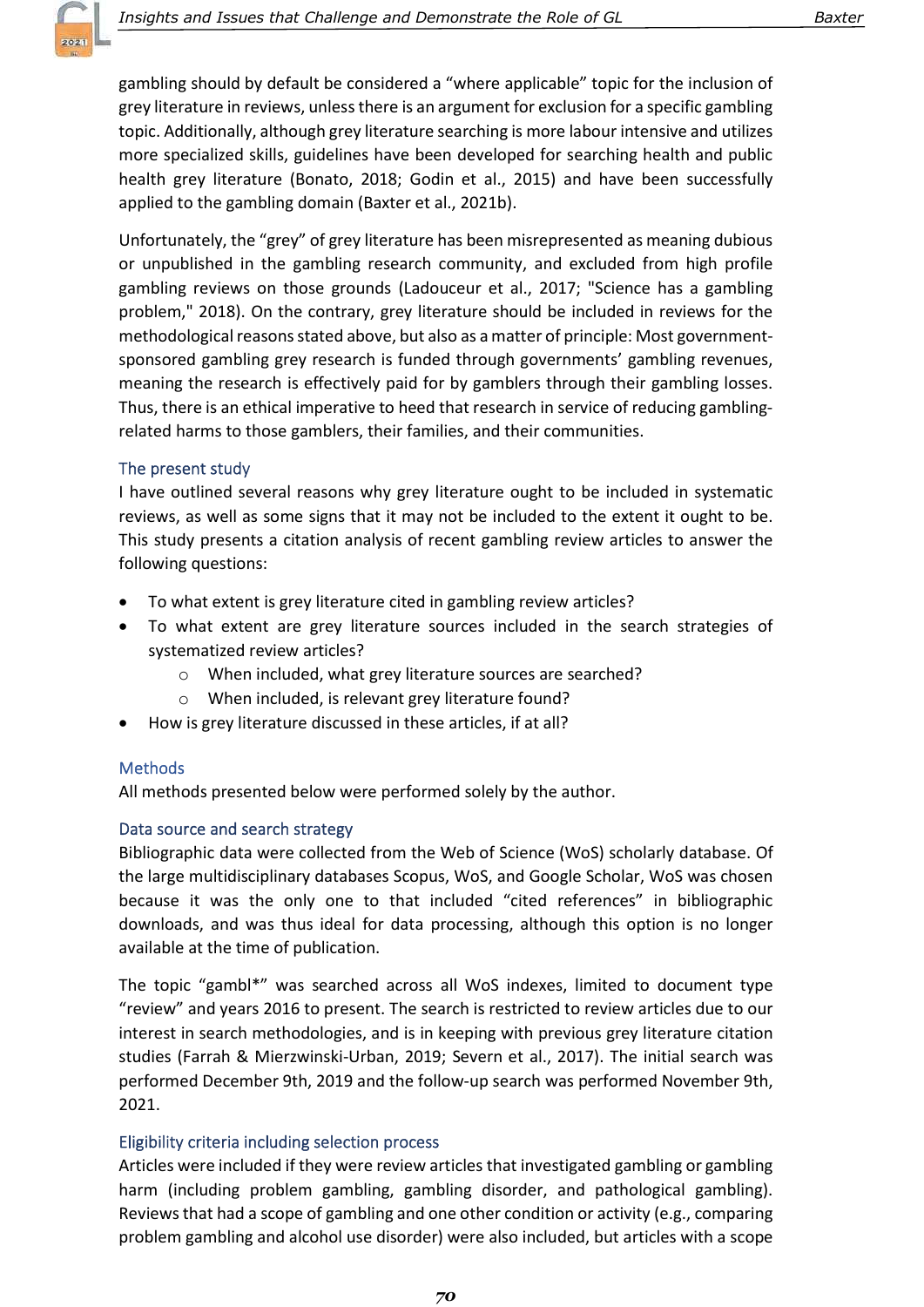

of three or more conditions or a scope of all addictions or addictive behaviours were excluded. Review protocols were included if the full study was not yet published.

Review articles containing the topic keyword "gambl\*" were excluded as out of scope if the topic met any of the following criteria:

- Gambling is the method of investigation only. The most common example is the "Iowa Gambling Task", a laboratory task used to assess decision-making ability that does not resemble any real gambling situation.
- Gambling problems as a side effect of treatment for brain disorders such as Parkinson's disease
- Gambling in animal models such as rats
- Otherwise unrelated to gambling (e.g., mentions a person with surname "Gamble", describing a government's decision as "a gamble", etc.)

### Coding/data collection process/Data items

A Google Form was created and used to input the following data collected from each article. After screening for eligibility, each article was coded for type of review according to Grant and Booth's (Grant & Booth, 2009) typology of reviews, and divided into systematized reviews (SRs) and non-systematized reviews (NSRs) according to whether or not they employ a systematized search methodology. The most common types of SRs are systematic or scoping reviews, while NSRs are most commonly referred to as literature reviews, narrative reviews, or critical reviews. SRs had additional data collected as described at the end of this section.

To determine whether grey literature is discussed in each review article, the full-text of the article was searched for the following grey literature keywords: "grey", "gray", "government", "document", "report", "website", "conference", "clinical trial", "unpublished", "peer review", "peer-review", "dissertation", "thesis", and "theses". The phrase "peer review" is included as it may imply grey literature, based on the misconception that all grey literature is not peer-reviewed. If a keyword match was found, the paragraph was read to confirm that grey literature is referenced, and the text discussing grey literature was copied to the Google Form.

For all articles, the "References" or "Works Cited" section was reviewed by the author to determine how many grey literature works were cited. Greyness was determined in accordance with the Prague Definition of Grey Literature (Schöpfel, 2010), and if greyness could not be determined based on the citation alone, the original work was consulted whenever possible. The number of grey references and total number of references were recorded, and the list of grey citations was copied in the Google Form.

For systematized reviews, additional data was collected. The list of included studies in the Results section was reviewed and the number of grey items and total items included in the synthesis were recorded. The search strategy was also read and all databases potentially containing grey literature were recorded. A source was not recorded if the eligibility criteria excluded all grey literature, or if it was searched in such a way as to exclude grey literature. Data sources could be named databases (e.g., OpenGrey) or generic methods (e.g., snowball searching or contacting subject matter experts). Generic methods were only counted as a grey literature source if either 1) the review explicitly states the purpose was to find grey/unpublished work, or 2) grey literature was present in the included studies. As such, if a review included snowball searching, but the results included no grey literature and the methods did not otherwise acknowledge trying to find grey literature, the snowball searching was not recorded as a grey literature source.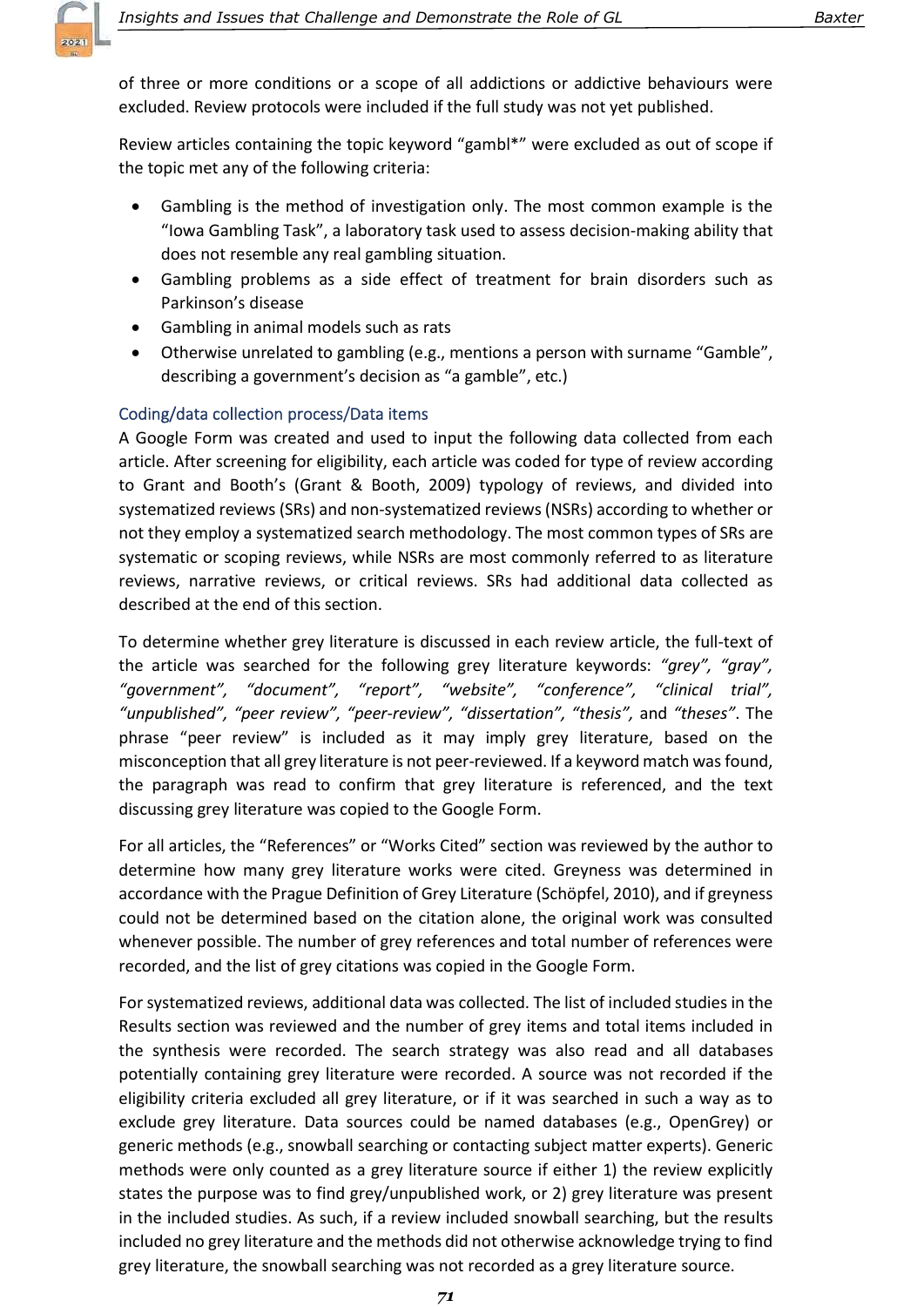

### **Coding and Analysis**

Data from the Google Form were imported to a Microsoft Access database for cleaning and coding. Data for grey literature sources were standardized to a controlled vocabulary and stored in a related table. For the grey literature discourse analysis, systematized articles were coded as to whether or not they included grey literature in the search strategy, and whether they mentioned grey literature in the article text. Where grey literature was discussed, the text was reviewed and the sentiment to grey literature was recorded as one of the following:

- Positive (e.g., "grey literature was included in order to reduce publication bias")
- Neutral (e.g., "both academic and grey literature sources were searched")
- Negative (e.g., "grey literature was excluded because it was presumed to be of low quality.
- Conflicted (a combination of positive and negative sentiments)

Summary statistics presented in the following section were created through database queries.

#### **Results**

The searches yielded 512 hits for the years 2016-2020. After ineligible articles were excluded, a sample of 174 gambling review articles remained. When coded for review type, 100 reviews had a systematized search strategy, while 74 were not systematized.

A summary of the number of reviews by type and year is shown in Table 1. Overall there is a trend in the number of gambling review articles increasing over time, but this is attributable to a spike in non-systematized review articles published in 2020, likely due to an increase in researchers conducting desk reviews during COVID-19 lockdowns. The number of systematized review articles increased slightly from 2016 to 2017 and remained stable thereafter.

| Year      | SRs | <b>NSRs</b> | All reviews |
|-----------|-----|-------------|-------------|
| 2016      | 15  | 8           | 23          |
| 2017      | 22  | 14          | 36          |
| 2018      | 22  | 8           | 30          |
| 2019      | 20  | 12          | 32          |
| 2020      | 21  | 32          | 53          |
| All years | 100 | 74          | 174         |

Table 1: Gambling review articles retrieved from the Web of Science database by year, divided into systematized reviews (SRs) and non-systematized reviews (NSRs)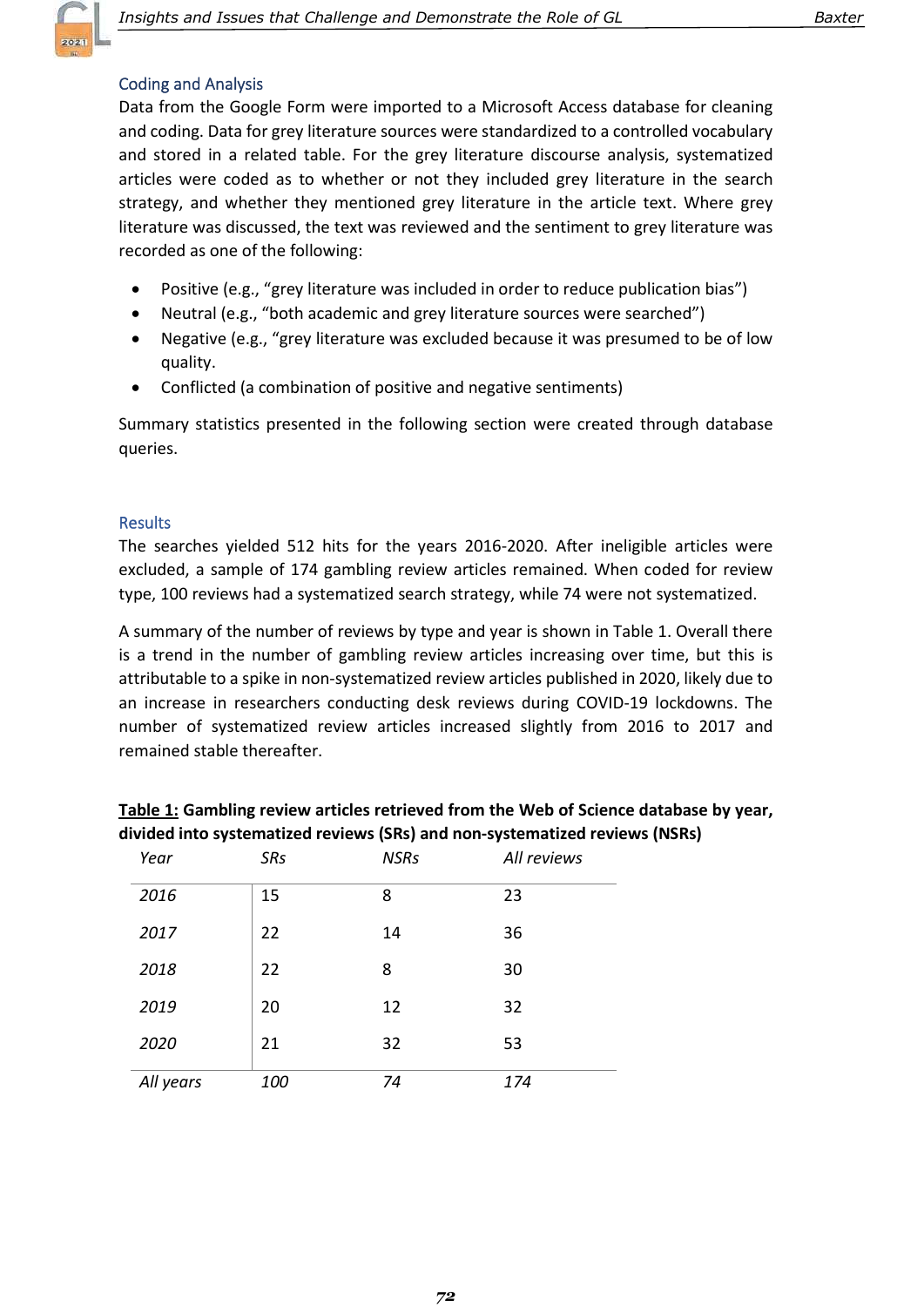# Do systematized review search strategies include grey literature?

For the sample of 100 SRs, Table 2 shows how often grey literature sources are included in the search strategy. Just over half of the SRs included grey literature (54 of 100). There is no significant trend in grey literature inclusion increasing or decreasing over time, neither in raw numbers of SRs including grey literature or as a proportion of all SRs.

| Table 2: Systematized review articles on gambling retrieved from the Web of Science |
|-------------------------------------------------------------------------------------|
| database (n=100), summarized by year and whether grey literature is included in the |
| search strategy.                                                                    |

| Year      | literature | literature | Includes grey Excludes grey Proportion including<br>grey literature |
|-----------|------------|------------|---------------------------------------------------------------------|
| 2016      | 9          | 6          | 0.6                                                                 |
| 2017      | 11         | 11         | 0.5                                                                 |
| 2018      | 14         | 8          | 0.64                                                                |
| 2019      | 10         | 10         | 0.5                                                                 |
| 2020      | 10         | 11         | 0.48                                                                |
| All years | 54         | 46         | 0.54                                                                |

#### What grey literature sources are searched?

Across the 54 reviews that included grey sources, 90 different sources were searched. The top 21 sources, which were employed in 4 or more reviews, are listed in Table 3. Of the other 69 sources, 44 were employed in only one review, 18 in two reviews, and 6 in three reviews. The full list of sources searched will be available in the published dataset.

| Table 3: The most common sources of grey literature in gambling systematized reviews that search |  |
|--------------------------------------------------------------------------------------------------|--|
| grey literature, 2016-2020 (n=54)                                                                |  |

| Source name                                              | # of times<br>searched | Source name (cont'd)                                                     | # of times<br>searched |
|----------------------------------------------------------|------------------------|--------------------------------------------------------------------------|------------------------|
| Google Scholar                                           | 17                     | GambLib.org                                                              | 6                      |
| Google                                                   | 12                     | <b>McGill International Centre for</b><br><b>Youth Gambling Problems</b> | 5                      |
| <b>GREO Evidence Centre</b>                              | 11                     | [generic] Contact with experts                                           | 5                      |
| <b>ProQuest Dissertations &amp; Theses</b>               | 11                     | <b>Gambling Commission (Great</b><br>Britain)                            | 5                      |
| [generic] Snowball searching                             | 10                     | <b>Gordon Moody Association</b>                                          | 5                      |
| <b>Responsible Gambling Council</b><br>(Ontario)         | 9                      | National Problem Gambling Clinic<br>(UK)                                 | 5                      |
| Open Grey                                                | 8                      | GamCare                                                                  | 5                      |
| GambleAware InfoHub                                      | 8                      | <b>WHO International Clinical Trials</b><br><b>Registry Platform</b>     | 4                      |
| Alberta Gambling Research Institute<br>(AGRI) Repository | 6                      | <b>Advisory Board for Safer Gambling</b>                                 | 4                      |
| ClinicalTrials.gov                                       | 6                      | <b>Gamblers Anonymous</b>                                                | 4                      |
| Victorian Responsible Gambling<br>Foundation             | 6                      |                                                                          |                        |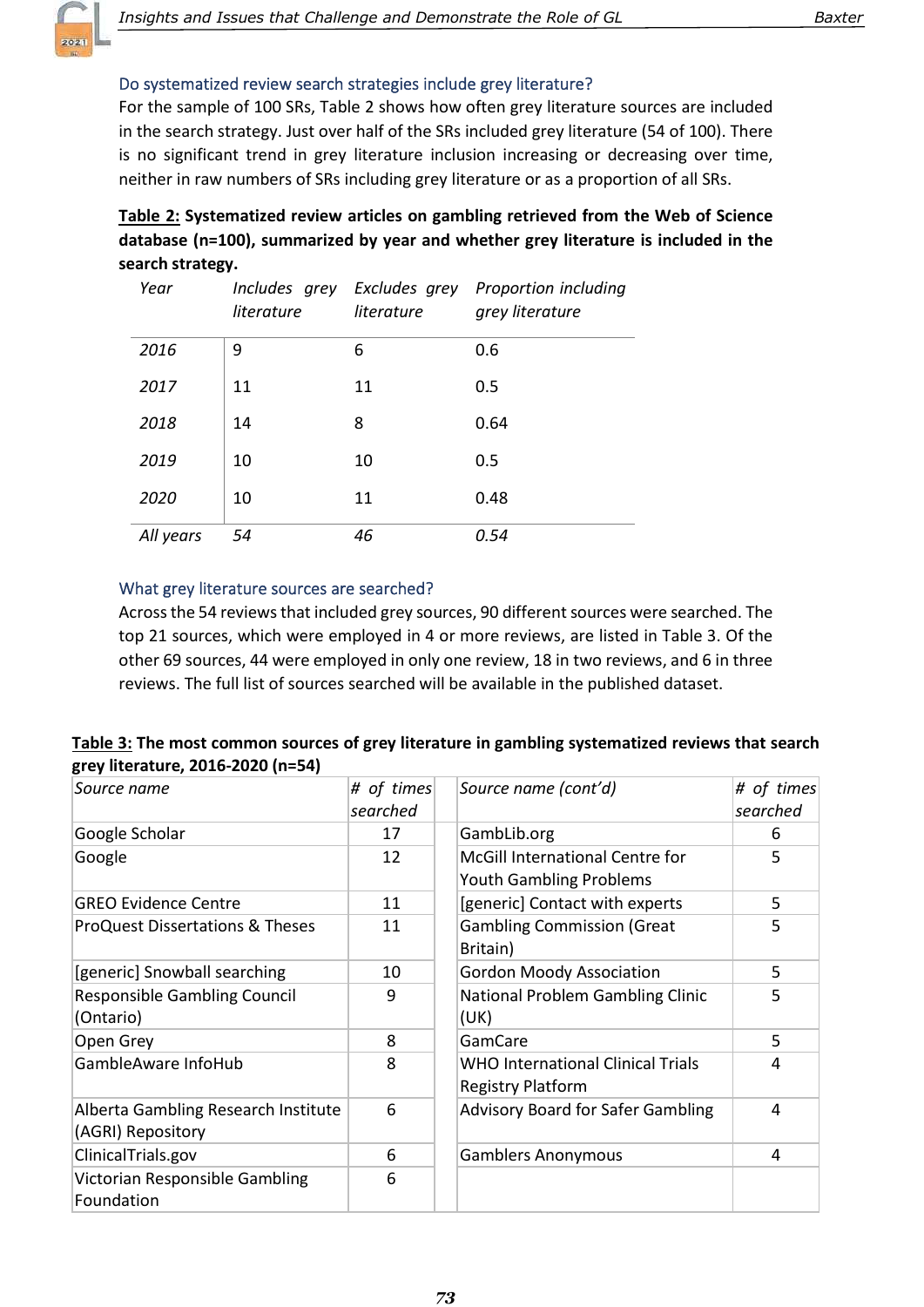The two most popular grey literature sources were Google and Google Scholar, while several gambling-specific organization websites were also commonly used. A few general grey literature sources were popular, including ProQuest for theses and dissertations, two registries for unpublished clinical trials, OpenGrey for general grey literature, and snowball searching and contacting subject matter experts to find additional (including grey) material.

Figure 1 summarizes how many grey literature sources were searched in each article. Of the 54 systematized review articles that searched grey literature, nearly 60% (32 of 54) only searched one or two grey literature sources, which were most commonly a simple query of Google or Google Scholar or a snowball search of the references in included studies. This is in addition to the remaining 46 systematized reviews that did not search grey literature at all.

However, there were also some thorough grey literature search strategies employed. Seven articles searched over 10 grey literature sources, while three searched over 20. The top five articles by number of grey sources search each represent high quality review methods generally and grey literature search methods specifically, and provide useful models for gambling grey literature inclusion (Beynon et al., 2020a, 2020b; Bramley et al., 2018; Wardle et al., 2019; Yakovenko & Hodgins, 2018).



# Figure 1: Distribution of number of grey literature sources searched in gambling systematized reviews that include grey literature, 2016-2020 (n=54)

# To what extent is grey literature cited?

Of the 54 SRs that included grey literature in the search strategy, nearly three quarters (40 of 54) ultimately included one or more grey publication in the included studies. This is encouraging considering that 32 (nearly 60%) of these reviews only searched one or two grey literature sources, so the proportion of gambling review topics for which relevant grey literature exists is likely higher than what is reported here.

When looking at individual studies included in systematic review syntheses, a total of 3961 citations were made. Of these, 353 were citations of grey literature, or approximately 9% of included studies. This increases to 12% when only SRs that included grey literature are considered (352 of 2,385 included studies).

When considering the full references list of gambling reviews, grey literature represents 9% of all works cited (1,257 of 13,728 citations; see Table 4). When broken down by type of review, the proportion ranges from 14% in SRs that include grey literature, to 7% both for SRs that do not include grey literature as well as NSRs. This shows that for all types of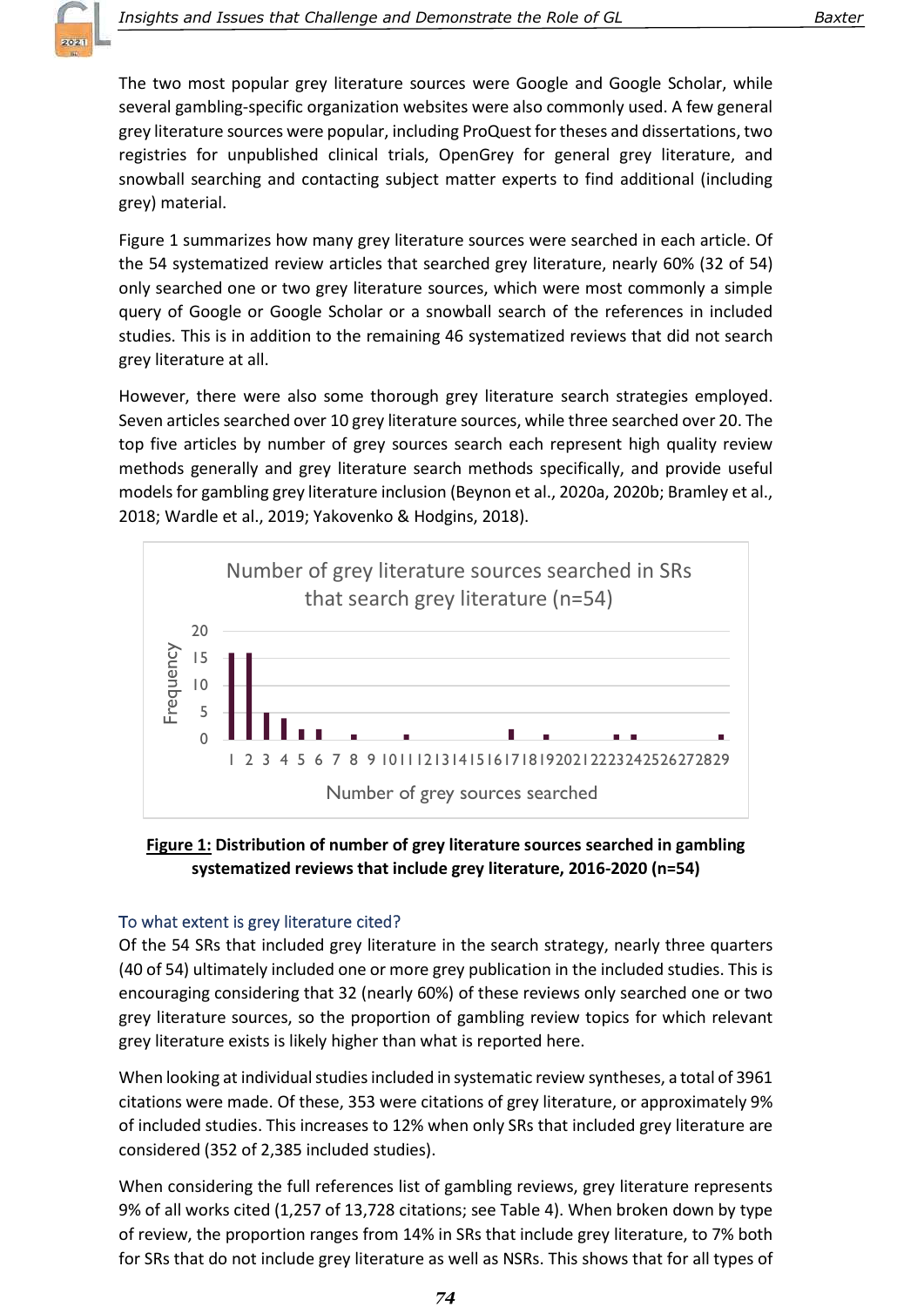reviews, including systematized reviews that exclude grey literature from the search strategy, there is a certain baseline of grey literature citation in the introduction, methods, and/or discussion sections. However, the total proportion of grey literature cited is much lower than the 26-47% that has been found in systematic reviews of other health domains (Farrah & Mierzwinski-Urban, 2019; Severn et al., 2017), and is also lower than the 18% in a sample of research publications on education (Češarek & Merčun Kariž, 2019).

| Table 4: Summary of number of grey literature and total works cited in a sample of |  |  |
|------------------------------------------------------------------------------------|--|--|
| gambling review articles (N=174), according to type of review.                     |  |  |

| Type of article                            | Grey<br>citations | Total<br>citations | %<br>arev<br>citations |
|--------------------------------------------|-------------------|--------------------|------------------------|
| SRs that include grey<br>literature (n=54) | 569               | 4032               | 14.1%                  |
| SRs that exclude grey<br>literature (n=46) | 259               | 3672               | 7.1%                   |
| $NSRs(n=74)$                               | 429               | 6024               | 7.1%                   |
| All articles $(N=174)$                     | 1,257             | 13,728             | 9.2%                   |

### How is grey literature discussed in gambling review articles?

Within this sample, grey literature is mentioned or discussed in 76 of 100 systematized reviews (76%), and only 6 of 74 non-systematized reviews (8%). It is not expected that grey literature be mentioned or discussed in non-systematized reviews since they normally do not report search methods. Thus, this section will focus on systematized reviews only.

Table 5 summarizes how grey literature is referred to and discussed in gambling systematized reviews. When grey literature is included it is usually acknowledged neutrally, but over one quarter of these articles mention some positive aspect of including grey literature, such as providing additional evidence or reducing publication bias. One review included grey literature but in the study quality assessment scheme assigned grey literature a lower score (Kotter et al., 2019), so this is classified as a negative sentiment. Interestingly, seven reviews included grey literature through a general source such as Google Scholar but did not acknowledge its greyness in any way.

In reviews that did not include grey literature, there were many more articles that did not mention grey literature at all (17 of 46, or 37%). Another 19 articles discussed grey literature neutrally by acknowledging that grey literature was excluded or that only peerreviewed literature was included, without any reasoning or elaboration. Only one review, the umbrella review by McMahon et al. (2019), provided a neutral methodological justification for excluding grey literature. Only five articles, including one by the present author, were positive about grey literature by acknowledging its exclusion as a limitation of the study, while two were negative in that grey literature was excluded because it was assumed to be of lower quality than academic journal articles. Finally, three reviews were classified as "conflicted" in their sentiment towards grey literature, because they state the exclusion of grey literature was a limitation of the study while simultaneously calling in to question the quality or suitability of grey literature.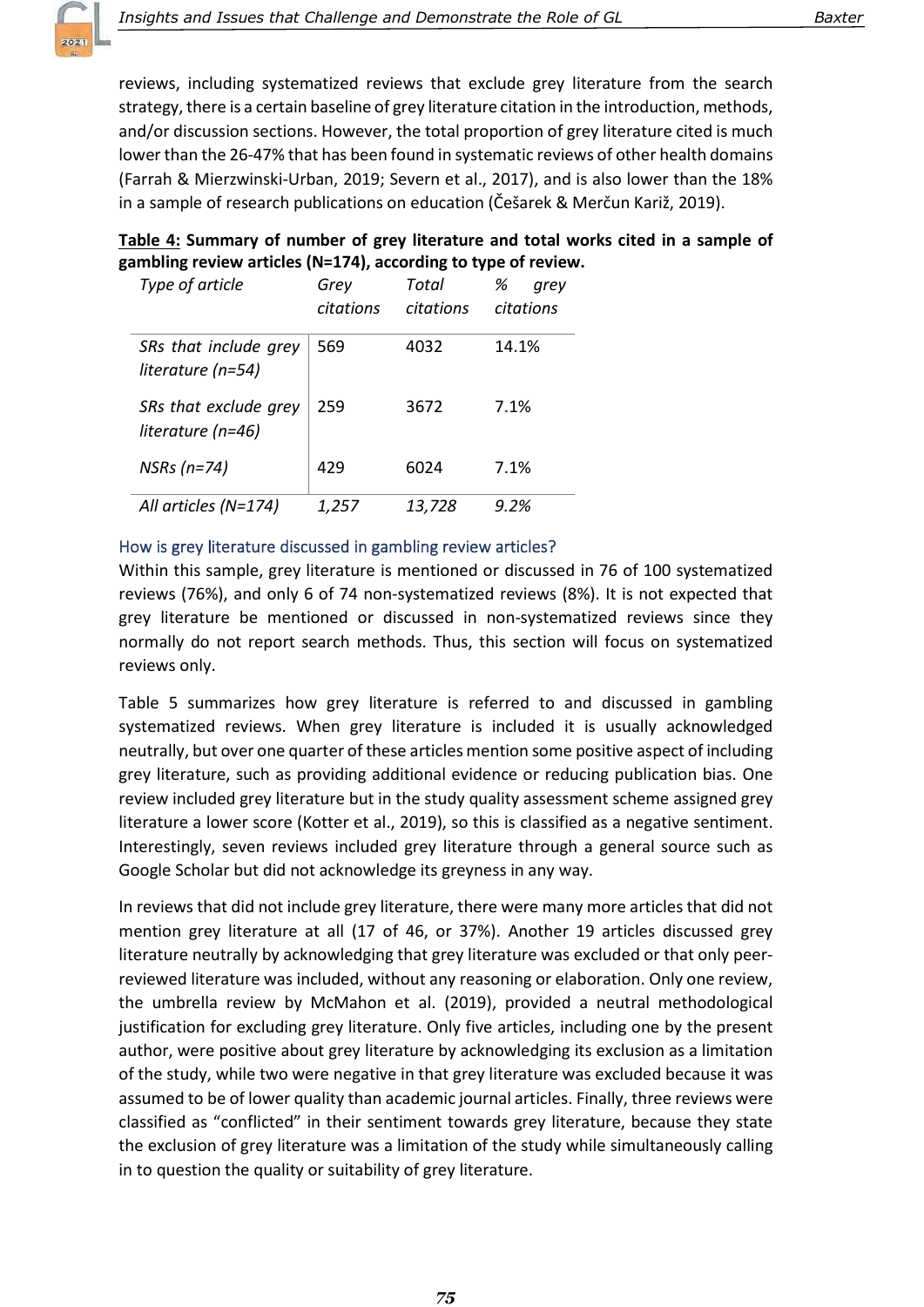| Table 5: Summary of sentiments towards grey literature in gambling systematized review articles |  |  |
|-------------------------------------------------------------------------------------------------|--|--|
| $(n=100)$                                                                                       |  |  |

| Review<br>type                   | Sentiment  | n              | Description or Examples                                                                                                                                                                                                                                                                                                                                                                                                                                                                                                                                 |
|----------------------------------|------------|----------------|---------------------------------------------------------------------------------------------------------------------------------------------------------------------------------------------------------------------------------------------------------------------------------------------------------------------------------------------------------------------------------------------------------------------------------------------------------------------------------------------------------------------------------------------------------|
| Grey<br>literature<br>included   | Positive   | 14             | Grey literature as source of evidence beyond the published literature ( $n=5$ )<br>Grey literature addresses publication bias (n=5)<br>Grey literature as a significant source of gambling literature generally (n=1)                                                                                                                                                                                                                                                                                                                                   |
| (n=54)                           | Neutral    | 32             | Specific grey literature sources included and acknowledged as such<br>Sources that include both primary and grey literature (e.g., Google<br>Scholar), acknowledged as a source of grey literature.                                                                                                                                                                                                                                                                                                                                                     |
|                                  | Negative   | $\mathbf{1}$   | Grey literature included in review but assigned a lower score in the study<br>quality assessment scheme                                                                                                                                                                                                                                                                                                                                                                                                                                                 |
|                                  | N/A        | 7              | Sources that include grey literature (e.g., Google Scholar) are included but<br>not acknowledged as sources of grey literature, and grey literature is not<br>subsequently excluded                                                                                                                                                                                                                                                                                                                                                                     |
| Grey                             | Positive   | 5              | Grey literature not included but this is noted as a limitation of the study.                                                                                                                                                                                                                                                                                                                                                                                                                                                                            |
| literature<br>excluded<br>(n=46) | Neutral    | 19             | Grey sources or "non-peer reviewed" sources excluded, with no reasoning<br>given<br>"Only peer-reviewed articles published in academic journals [are<br><i>included]"</i> . Grey literature excluded by omission<br>One article, an umbrella review, appealed to previous umbrella reviews<br>only reviewing primary literature (McMahon et al., 2019)                                                                                                                                                                                                  |
|                                  | Negative   | 2              | Appeal to the assumption that journal articles are more rigorous than grey<br>literature as grounds for exclusion. "To be included as an output to be<br>evaluated, the published paper had to have: [] (iv) been subjected to peer-<br>$ $ review. It was assumed that those studies that had undergone peer-review $ $<br>would be more scientifically rigorous than anything in the "grey" literature" $\mid$<br>(Harris & Griffiths, 2018)                                                                                                          |
|                                  | Conflicted | $\overline{3}$ | Exclusion of grey literature discussed in limitations section, but the quality<br>or suitability of grey literature is also questioned<br>"The current review was also limited by its inclusion of only peer-reviewed<br>work. It remains possible that books, dissertations, or grey literature could<br>$ $ provide more detail [on the topic] given the multi-disciplinary nature of the<br>$ \textit{field. However, these forms of media were excluded to ensure a consistent} $<br>level of quality throughout the review." (Barton et al., 2017) |
|                                  | N/A        |                | 17 Grey literature not included nor discussed                                                                                                                                                                                                                                                                                                                                                                                                                                                                                                           |

# **Discussion**

In previous work we have shown that grey literature constitutes a sizable and unique portion of research produced about gambling (Baxter et al., 2021a). This study extends that previous work by analyzing how that grey literature evidence base is incorporated into knowledge syntheses (i.e., review articles) about gambling. Grey literature was found to play an important role in knowledge syntheses but is perhaps underutilized.

Although grey literature was searched in just over half of systematized reviews on gambling, most of these grey literature search strategies were not comprehensive. Furthermore, the proportion of reviews including grey literature did not increase over the five-year period investigated.

Grey literature represented 9% of the "included" studies in systematized reviews, and this increases to 12.5% when only considering those that included grey sources at all. Grey literature also represented 9% of all works cited across all types of reviews. These figures are lower than results from similar grey literature analyses in other health-related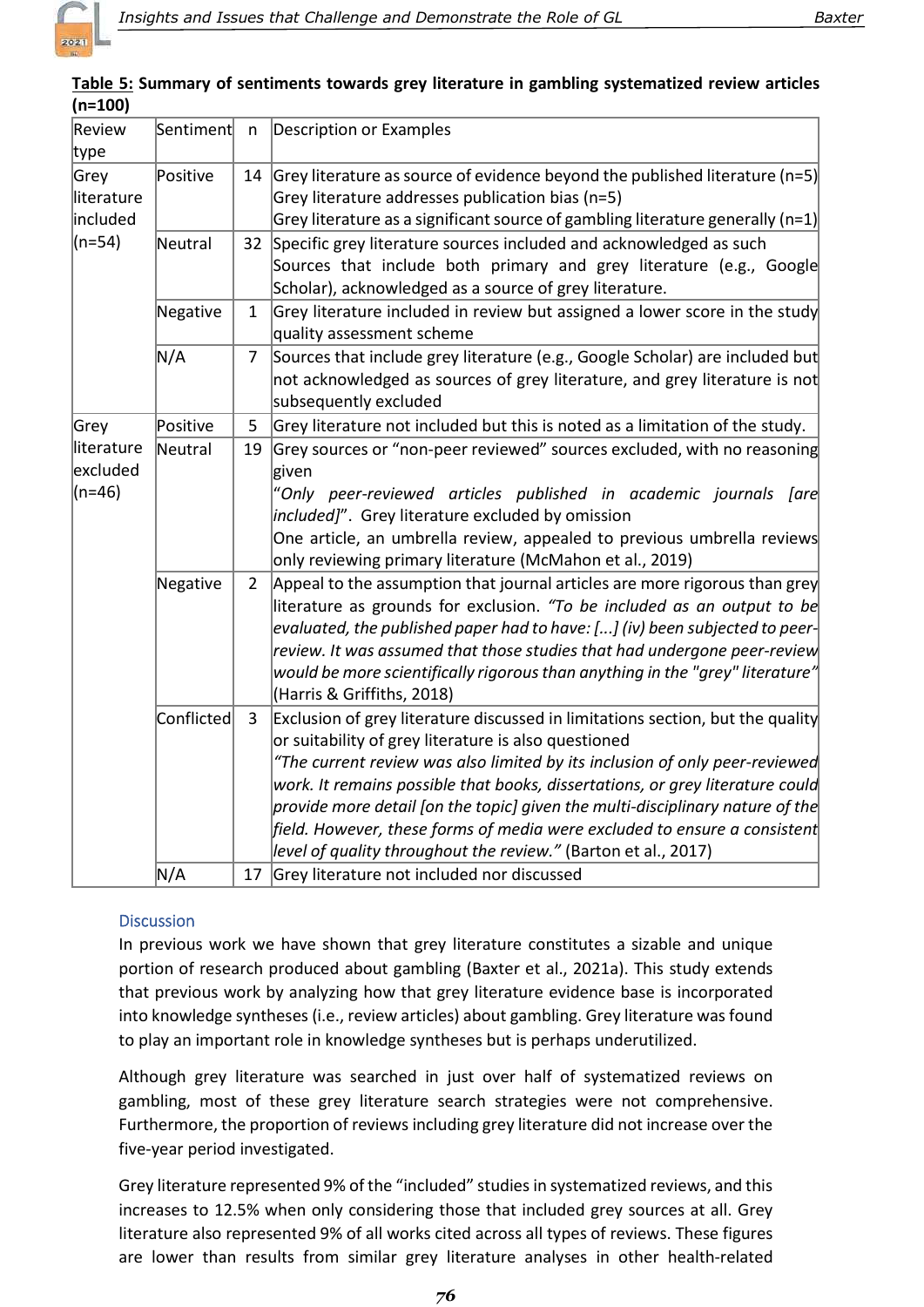domains. A study sampling review articles employing Godin et al.'s (2015) grey literature search methodology found that grey literature made up 23% of documents cited (Severn et al., 2017). This figure jumps to 47% for horizon scanning reports on non-drug health technologies (Farrah & Mierzwinski-Urban, 2019), although it is reduced to 33% when excluding manufacturer information, which would have limited applicability in reviews on gambling harm-related topics .

The lower grey literature citation rate in gambling could be because there is simply less relevant grey literature available, but it is likely at least in part due to less thorough methods. In Severn et al.'s (2017) sample a grey literature search methodology and checklist was always used, whereas in the gambling sample grey literature searches were only employed in just over half of systematized reviews, and were usually not thorough. Despite these limitations, at least one relevant grey document was found in nearly three quarters of gambling systematized reviews that searched for it. Taken together this suggests that more relevant grey literature may be found and included in gambling review articles if a grey literature search methodology was applied more often.

The discourse analysis revealed some further concerning results. I have argued that grey literature is relevant to many aspects of gambling harm and thus for most gambling review articles a grey literature search is required for the search strategy to be considered comprehensive. This study found that of 46 systematized reviews that did not include grey literature, 17 did not mention grey literature at all, and of the other 29 only one was judged to give a sufficient methodological justification for its exclusion. The three studies with a "conflicted" position on grey literature are interesting as they demonstrate a tension between understanding of grey literature's value and reservations about its quality.

Thus, it is not only the case that grey literature ought to be included in gambling review articles more often, but also when it is excluded it should be discussed as a limitation of the study, or some methodological reason should be given, even if the reason is that a grey literature search was beyond the scope of the article or the means of the authors.

As this study has focused on academic journal articles, the opportunities for improvement lie with the study authors, journal editors, and peer reviewers. For this reason, attention should be paid to the journals in which gambling research is published. A mapping review of 2,266 articles investigating antecedents to harmful gambling found that gambling research is overwhelmingly published in gambling-specific or addiction journals (Hilbrecht & Baxter, 2021). Similarly, of the 23 "generally of low quality" review articles in the two umbrella reviews on gambling (McMahon et al., 2019; Velasco et al., 2021), all but two were published in a gambling or addiction journal (the exceptions being Williams, West, et al., (2012) and Livingstone et al., (2014)). Although detailed analysis is not presented here, 29% of the systematized reviews in the current study sample were published in gambling journals, while another 31% were published in addiction or behavioural addiction journals, and the rest distributed across psychology, psychiatry, neuroscience, medicine, public health, and social sciences journals. Thus, it is possible that grey literature methods are not as well understood utilized in gambling and behavioural addictions research communities as they are in the broader health research community.

#### Opportunities for improvement

For researchers writing gambling review articles, it is of course recommended to include grey literature sources in the search strategy. Godin et al.'s (2015) methodology serves as a strong basis for grey literature searches treating gambling as a public health issue, and if a thorough grey literature search is not possible, our previous application of the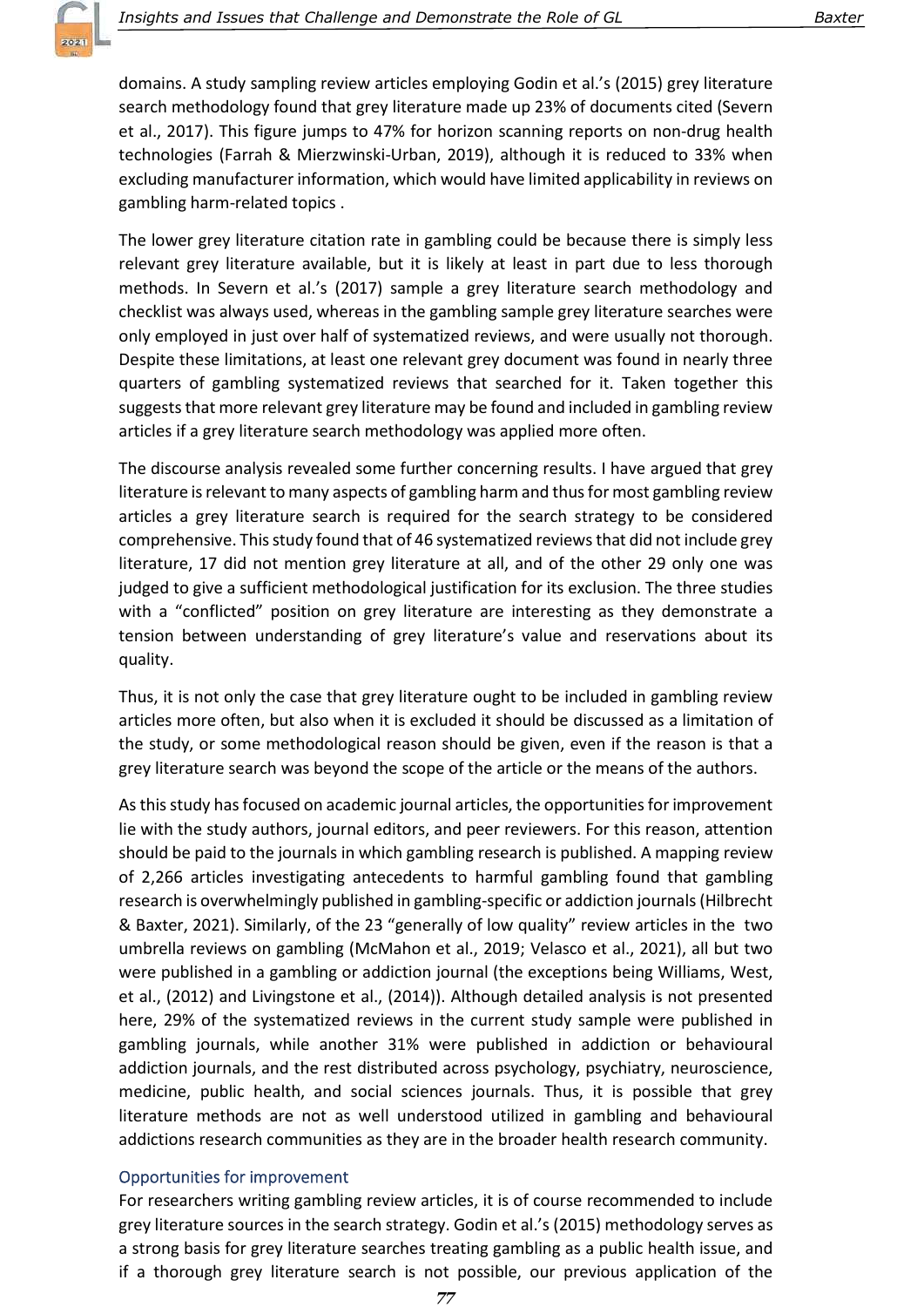methodology (Baxter et al., 2021b) has shown that Greo's International Gambling Research Evidence Centre (Greo, n.d.) and the Alberta Gambling Research Institute Repository (Alberta Gambling Research Institute, n.d.) have strong international coverage and are functional and up-to-date at the time of writing, and are recommended as baseline gambling grey literature sources.

Review methods can also be improved generally through the assistance of an information specialist. A study of general medicine systematic reviews found that those with a librarian coauthor had the highest quality search strategies, and those with a librarian listed in the "Acknowledgements" section were still significantly higher quality than those with no librarian involvement (Rethlefsen et al., 2015). Thus, researchers are encouraged to take advantage of any systematic review services that may be available through their organization's library.

As the value of peer-review has been raised in many gambling systematized reviews excluding grey literature, another method to improve one's review is to seek peer-review from those who are experienced with review methods. Systematic reviews can be preregistered in PROSPERO and some journals will accept review protocols for peer review and publication (e.g., Systematic Reviews, see Beynon et al., 2020a, 2020b). Although it is often not feasible to publish a protocol, proactive peer-review for review methods is available through PRESS (Peer Review of Electronic Search Strategies, McGowan et al., 2016). Proactive peer review was encouraged in the original PRISMA statement (Moher et al., 2009), but was expanded to its own reporting item in the 2021 PRISMA-S extension in acknowledgement of its value in reducing errors and potentially increasing the number of included relevant studies (Rethlefsen et al., 2021). Although one study found that peer review only added additional relevant studies in 4% of a sample of rapid reviews (Spry & Mierzwinski-Urban, 2018), the current study suggests that peer review would bring greater benefits to the "generally low quality" systematic reviews on gambling, especially if it resulted in the addition of grey literature sources.

The article in the present sample with the most thorough grey literature search strategy, Beynon et al. (2020a), is an exemplar for all the above recommendations and is available Open Access. It is a protocol published in the journal Systematic Reviews, meaning the methods were preregistered and received external peer-review of the search strategy before any searches were performed. It acknowledges that the search strategy was developed by a senior information scientist and internally peer-reviewed by a second information specialist. Not surprisingly, this review protocol has thorough grey literature searches that include the baseline gambling websites recommended above. It is recommended that this protocol be referenced by anyone aiming to perform a highquality systematic search of gambling literature.

These improvements can likewise be encouraged by peer reviewers and editors of gambling and addiction journals. As peer review normally happens after a review article has been completed, it may not be feasible for a peer reviewer to require revisions that include a comprehensive grey literature search. If there is no grey literature search in a submitted systematic review, peer reviewers could ask for a simple search of the "baseline" gambling databases listed above, or at minimum should require that the exclusion of grey literature be noted as a limitation. Peer reviewers not experienced with systematized review methods should refer to the PRISMA-S reporting guidelines checklist while reviewing (Rethlefsen et al., 2021).

Editors of gambling and addiction journals could provide these guidelines and resources to subject-matter-expert peer reviewers, but can also seek to recruit information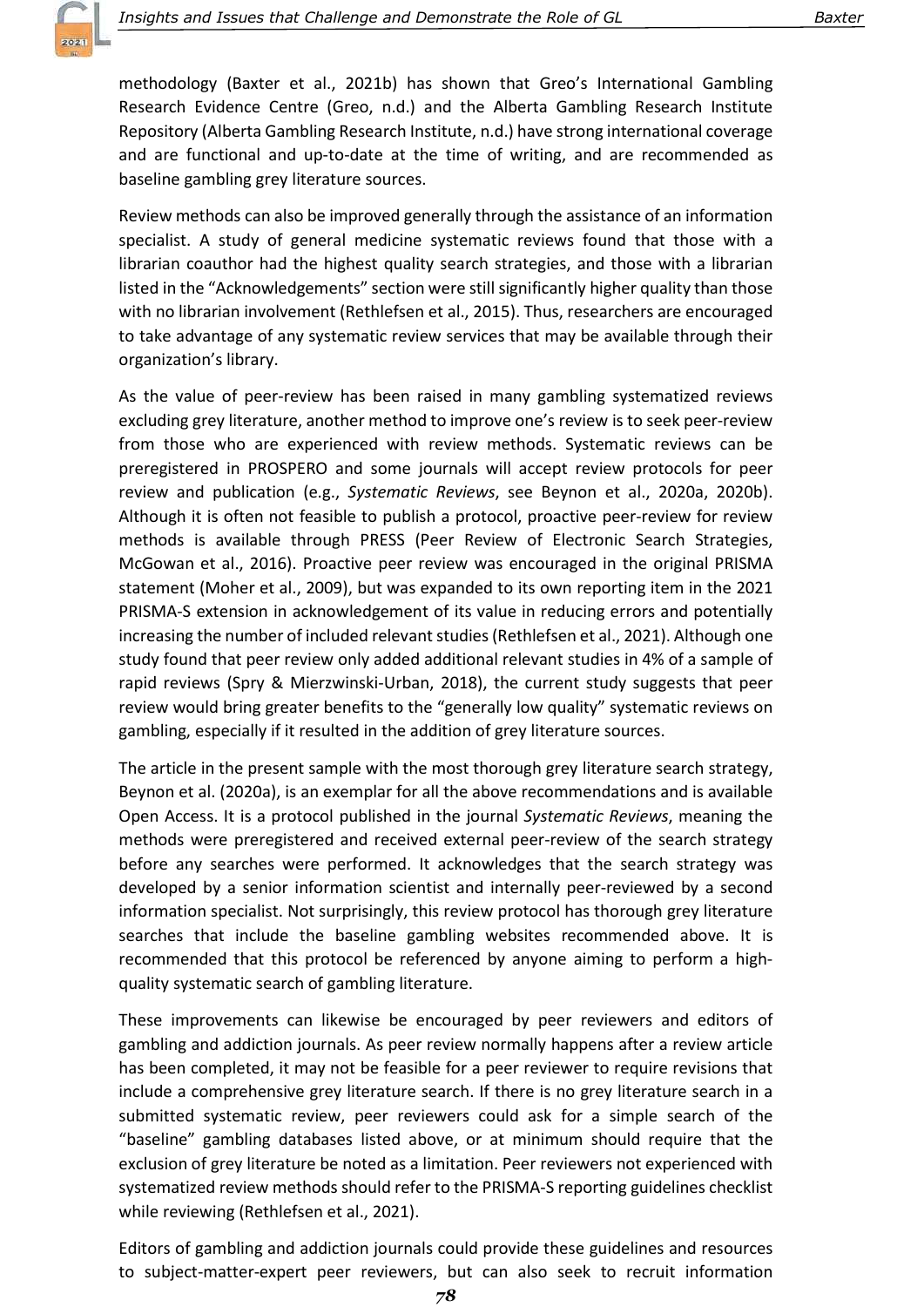specialists as methodology-expert peer reviewers for systematic review articles. Librarians are an underutilized source of peer-review expertise: A recent survey found that less than a quarter of health librarians had been approached to do peer review, but their reviews almost always result in revisions or rejection based on the search methods, while 95% of those who hadn't been approached said they would (54%) or might (41%) peer review (Grossetta Nardini et al., 2019).

Gambling and addiction journal editors are also encouraged to acknowledge the value of grey literature in editorial policy documents, for systematic reviews as well as an important source of evidence for narrative reviews and research article introductions. The new journal Critical Gambling Studies explicitly and positively acknowledges grey literature in the article assessment rubric provided to authors and peer reviewers ("Submissions," n.d.). Editors of other journals may use this as a model and are also encouraged to escalate grey literature guidelines and standards to their peers and communities of practice, such as the International Society of Addiction Journal Editors (ISAJE).

#### Limitations and further research

This study has noteworthy limitations which present opportunities to build on or further analyze the existing dataset. Firstly, the scope of the study was limited to a five-year period and only one multidisciplinary article database, Web of Science, which was selected because it provided the most relevant bibliographic data. Future analyses could extend the time period and searching more databases. Scopus is recommended as the next scholarly database to include as it has broad and complementary multidisciplinary coverage and the necessary search functions.

It would be remiss and hypocritical to not acknowledge that this review does not itself include grey literature. Although the focus on journal articles provides specific insight into peer review and publishing practices of scholarly journals, there are also many gambling review studies that are published as grey literature reports that are better positioned to inform and influence policy decisions. Thus, it would be valuable to also investigate to what extent grey gambling reviews themselves utilize grey literature and what the opportunities for improvement may be there. Again, the Greo and AGRI gambling grey literature databases provide excellent baseline sources for this investigation.

This study did not differentiate between disciplinary approaches to gambling research other than the preliminary analysis of journals. Further analysis by discipline will be particularly revealing for biological approaches to gambling, such as neuroscientific and animal model studies, which are often published outside the popular journals for gambling (Hilbrecht & Baxter, 2021). In the current study, grey literature inclusion and citation was low in both systematized and non-systematized reviews on these topics. This field of gambling research merits further investigation as it may also have a different yet also underutilized body of grey literature (for example, mainly preprints, conference proceedings, or clinical trials rather than government and institute reports).

A broad variety of grey literature sources were consulted across the reviews in this study, but these were not investigated in detail. An analysis comparing the number and types of grey literature sources searched to the number of relevant grey resources found would provide valuable insight into which grey literature sources are most useful for gambling, and the number of relevant sources that constitutes a sufficiently comprehensive gambling grey literature search.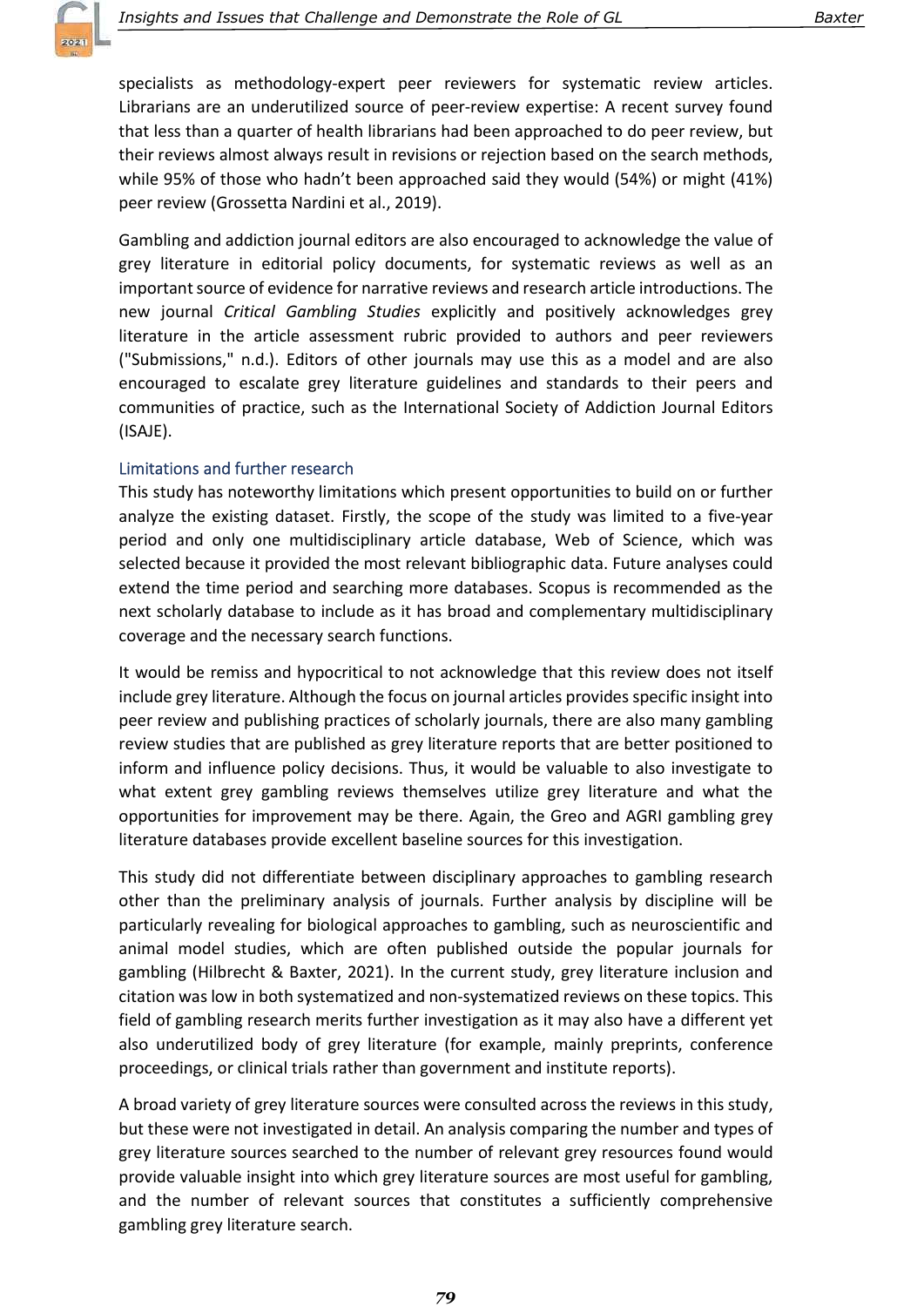

Finally, future analysis of the dataset could catalogue the individual grey literature items cited in this sample and the number of times each item is cited. This would provide an informative impact assessment as to what grey gambling publications are cited the most often. These data are not readily available for bodies of grey literature as they are for journal articles and can provide insight into the attributes of the most influential and potentially highest quality gambling grey literature.

#### **Acknowledgements**

This study was supported by an Alberta Gambling Research Institute Graduate Scholarship to the author.

The pseudonymous epigraph was collected and published as part of the project "Revealing Gambling's Grey Literature", approved by the University of Alberta Research Ethics Board (Pro #00107486).

#### **References**

Abbott, M. W., Volberg, R., Bellringer, M. E., & Reith, G. (2004). A review of research on aspects of problem gambling. London: Retrieved from

https://niphmhr.aut.ac.nz/\_\_data/assets/pdf\_file/0004/7537/summary\_of\_auckland\_report.pdf

- Adams, P. J. (2007). Assessing whether to receive funding support from tobacco, alcohol, gambling and other dangerous consumption industries. Addiction, 102(7), 1027-1033. https://doi.org/10.1111/j.1360- 0443.2007.01829.x
- Adams, P. J. (2016). Moral Jeopardy: Risks of Accepting Money from the Alcohol, Tobacco and Gambling Industries. Cambridge: Cambridge University Press.
- Alberta Gambling Research Institute. (n.d.). Alberta Gambling Research Institute Repository. Retrieved from https://prism.ucalgary.ca/handle/1880/100000
- Barton, K. R., Yazdani, A., Ayer, N., Kalvapalle, S., Brown, S., Stapleton, J., . . . Harrigan, K. A. (2017). The Effect of Losses Disguised as Wins and Near Misses in Electronic Gaming Machines: A Systematic Review. Journal of Gambling Studies, 33(4), 1241-1260. https://doi.org/10.1007/s10899-017-9688-0
- Baxter, D. G., Hilbrecht, M., & Wheaton, C. T. J. (2019). A mapping review of research on gambling harm in three regulatory environments. Harm Reduction Journal, 16, 19. https://doi.org/10.1186/s12954-018- 0265-3
- Baxter, D. G., Nicoll, F., & Akcayir, M. (2021a). Grey Literature is a Necessary Facet in a Critical Approach to Gambling Research. The Grey Journal, 17(3).
- Baxter, D. G., Nicoll, F., & Akcayir, M. (2021b, Apr. 27-29). A protocol for identifying gambling grey literature for systematic and scoping reviews. Paper presented at the Alberta Gambling Research Institute Annual Conference 2021: Gambling in Canada: Current Research & Future Directions, Online Conference.
- Beynon, C., Pearce-Smith, N., & Clark, R. (2020a). Harms associated with gambling: abbreviated systematic review protocol. Systematic Reviews, 9(1). https://doi.org/10.1186/s13643-020-01397-4
- Beynon, C., Pearce-Smith, N., & Clark, R. (2020b). Risk factors for gambling and problem gambling: a protocol for a rapid umbrella review of systematic reviews and meta-analyses. Systematic Reviews, 9(1). https://doi.org/10.1186/s13643-020-01455-x
- Bonato, S. (2018). Searching the Grey Literature: A Handbook for Searching Reports, Working Papers, and Other Unpublished Research. New York: Rowman and Littlefield.
- Bramley, S., Norrie, C., & Manthorpe, J. (2018). Gambling-related harms and homelessness: findings from a scoping review. Housing Care and Support, 21(1), 26-39. https://doi.org/10.1108/hcs-02-2018-0003
- Browne, M., Langham, E., Rawat, V., Greer, N., Li, E., Rose, J., . . . Best, T. (2016). Assessing gambling-related harm in Victoria: A public health perspective. Melbourne: Retrieved from https://www.responsiblegambling.vic.gov.au/\_\_data/assets/pdf\_file/0007/28465/Browne\_assessing\_ga mbling-related\_harm\_in\_Vic\_Apr\_2016-REPLACEMENT2.pdf
- Cassidy, R. (2020). Vicious Games: Capitalism and Gambling. London: Pluto Press.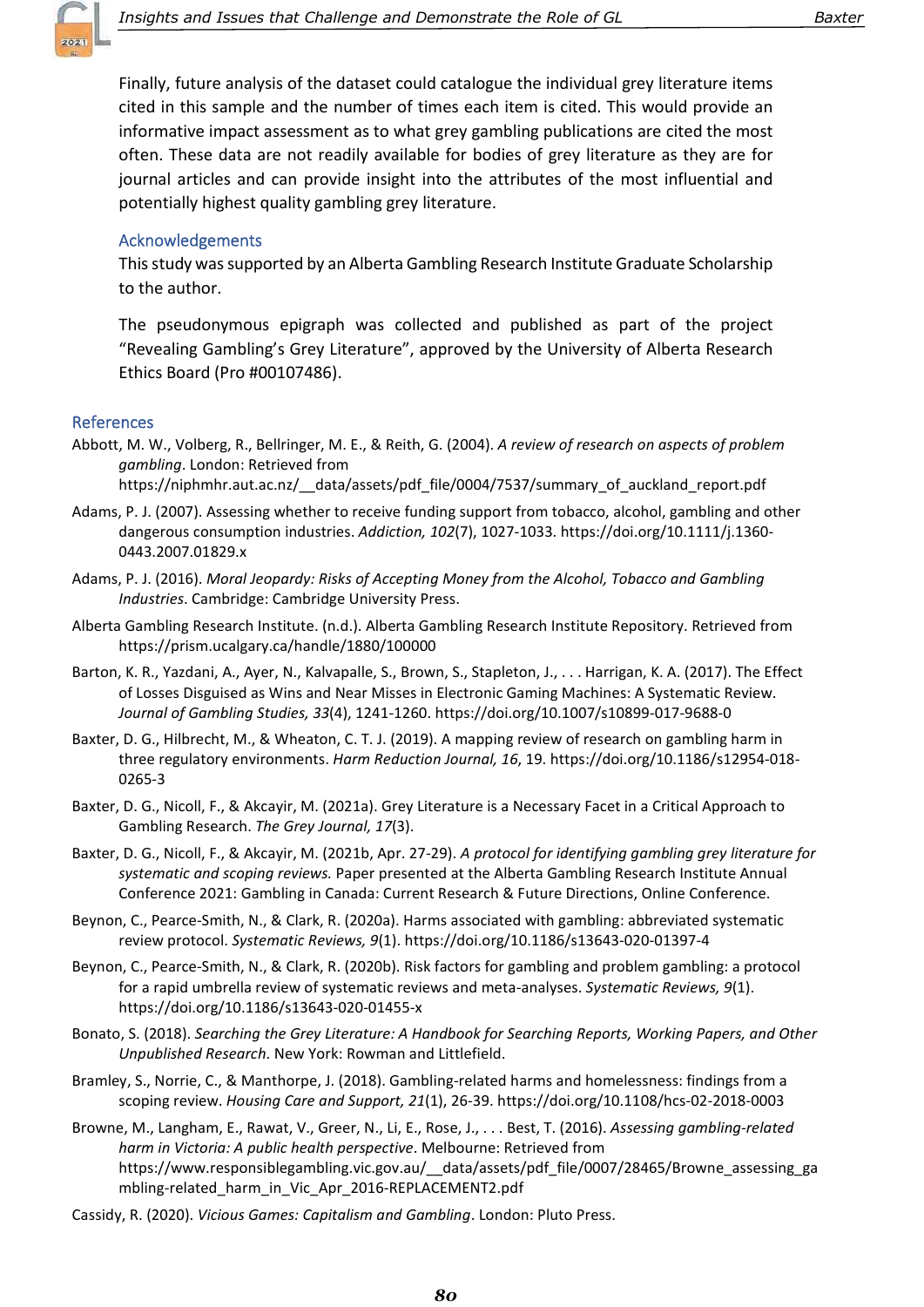

Cassidy, R., Loussouarn, C., & Pisac, A. (2013). Fair Game: Producing Gambling Research. London: Retrieved from

https://prism.ucalgary.ca/bitstream/handle/1880/50242/Fair\_Game\_Web\_Final.pdf?sequence=1&isAll owed=y

- Češarek, A., & Merčun Kariž, T. (2019). Grey literature cited in scientific articles: case study at the Faculty of Education, University of Ljubljana, Slovenia. Paper presented at the 21st International Conference on Grey Literature, Hanover, Germany.
- Farrah, K., & Mierzwinski-Urban, M. (2019). Almost half of references in reports on new and emerging nondrug health technologies are grey literature. Journal of the Medical Library Association, 107(1), 6. https://doi.org/10.5195/jmla.2019.539
- Godin, K., Stapleton, J., Kirkpatrick, S. I., Hanning, R. M., & Leatherdale, S. T. (2015). Applying systematic review search methods to the grey literature: A case study examining guidelines for school-based breakfast programs in Canada. Systematic Reviews, 4(1), 138. https://doi.org/10.1186/s13643-015-0125-0
- Goodwin, B. C., Browne, M., Rockloff, M., & Rose, J. (2017). A typical problem gambler affects six others. International Gambling Studies, 17(2), 276-289. https://doi.org/10.1080/14459795.2017.1331252
- Grant, M. J., & Booth, A. (2009). A typology of reviews: An analysis of 14 review types and associated methodologies. Health Information & Libraries Journal, 26(2), 91-108. https://doi.org/10.1111/j.1471- 1842.2009.00848.x
- Greo. (n.d.). Evidence Centre. Retrieved from https://www.greo.ca/en/greo-resource/evidence-centre.aspx
- Grossetta Nardini, H. K., Batten, J., Funaro, M. C., Garcia-Milian, R., Nyhan, K., Spak, J. M., . . . Glover, J. G. (2019). Librarians as methodological peer reviewers for systematic reviews: results of an online survey. Research Integrity and Peer Review, 4(1), 23. https://doi.org/10.1186/s41073-019-0083-5
- Harris, A., & Griffiths, M. D. (2018). The Impact of Speed of Play in Gambling on Psychological and Behavioural Factors: A Critical Review. Journal of Gambling Studies, 34(2), 393-412. https://doi.org/10.1007/s10899- 017-9701-7
- Higgins, J. P. T., Thomas, J., Chandler, J., Cumpston, M., Li, T., Page, M. J., & Welch, V. A. (2021). Cochrane Handbook for Systematic Reviews of Interventions [version 6.2 (updated February 2021)]. Retrieved from www.training.cochrane.org/handbook
- Hilbrecht, M., & Baxter, D. G. (2021, Apr. 27-29). Exploring Trends in Canadian Gambling Research Publications: Alignment with the Conceptual Framework of Harmful Gambling over a 12-Year Period. Paper presented at the Alberta Gambling Research Institute Annual Conference 2021: Gambling in Canada: Current Research & Future Directions, Online Conference.
- Kotter, R., Kraplin, A., Pittig, A., & Buhringer, G. (2019). A Systematic Review of Land-Based Self-Exclusion Programs: Demographics, Gambling Behavior, Gambling Problems, Mental Symptoms, and Mental Health. Journal of Gambling Studies, 35(2), 367-394. https://doi.org/10.1007/s10899-018-9777-8
- Kugley, S., Wade, A., Thomas, J., Mahood, Q., Jørgensen, A.-M. K., Hammerstrøm, K., & Sathe, N. (2017). Searching for studies: a guide to information retrieval for Campbell systematic reviews. Campbell Systematic Reviews, 13(1), 1-73. https://doi.org/10.4073/cmg.2016.1
- Ladouceur, R., Shaffer, P., Blaszczynski, A., & Shaffer, H. J. (2017). Responsible gambling: A synthesis of the empirical evidence. Addiction Research & Theory, 25(3), 225-235. https://doi.org/10.1080/16066359.2016.1245294
- Ladouceur, R., Shaffer, P., Blaszczynski, A., & Shaffer, H. J. (2019). Responsible gambling research and industry funding biases. Journal of Gambling Studies, 35(2), 725-730. https://doi.org/10.1007/s10899-018-9792-9
- Langham, E., Thorne, H., Browne, M., Donaldson, P., Rose, J., & Rockloff, M. (2016). Understanding gambling related harm: a proposed definition, conceptual framework, and taxonomy of harms. Bmc Public Health, 16(1), 80. https://doi.org/10.1186/s12889-016-2747-0
- Livingstone, C., Rintoul, A., & Francis, L. (2014). What is the evidence for harm minimisation measures in gambling venues? Evidence Base(2). Retrieved from https://search.informit.org/doi/pdf/10.3316/informit.209415982597362
- Markham, F., & Young, M. (2015). "Big Gambling": The rise of the global industry-state gambling complex. Addiction Research & Theory, 23(1), 1-4. https://doi.org/10.3109/16066359.2014.929118
- McGowan, J., Sampson, M., Salzwedel, D. M., Cogo, E., Foerster, V., & Lefebvre, C. (2016). PRESS Peer Review of Electronic Search Strategies: 2015 Guideline Statement. Journal of Clinical Epidemiology, 75, 40-46. https://doi.org/10.1016/j.jclinepi.2016.01.021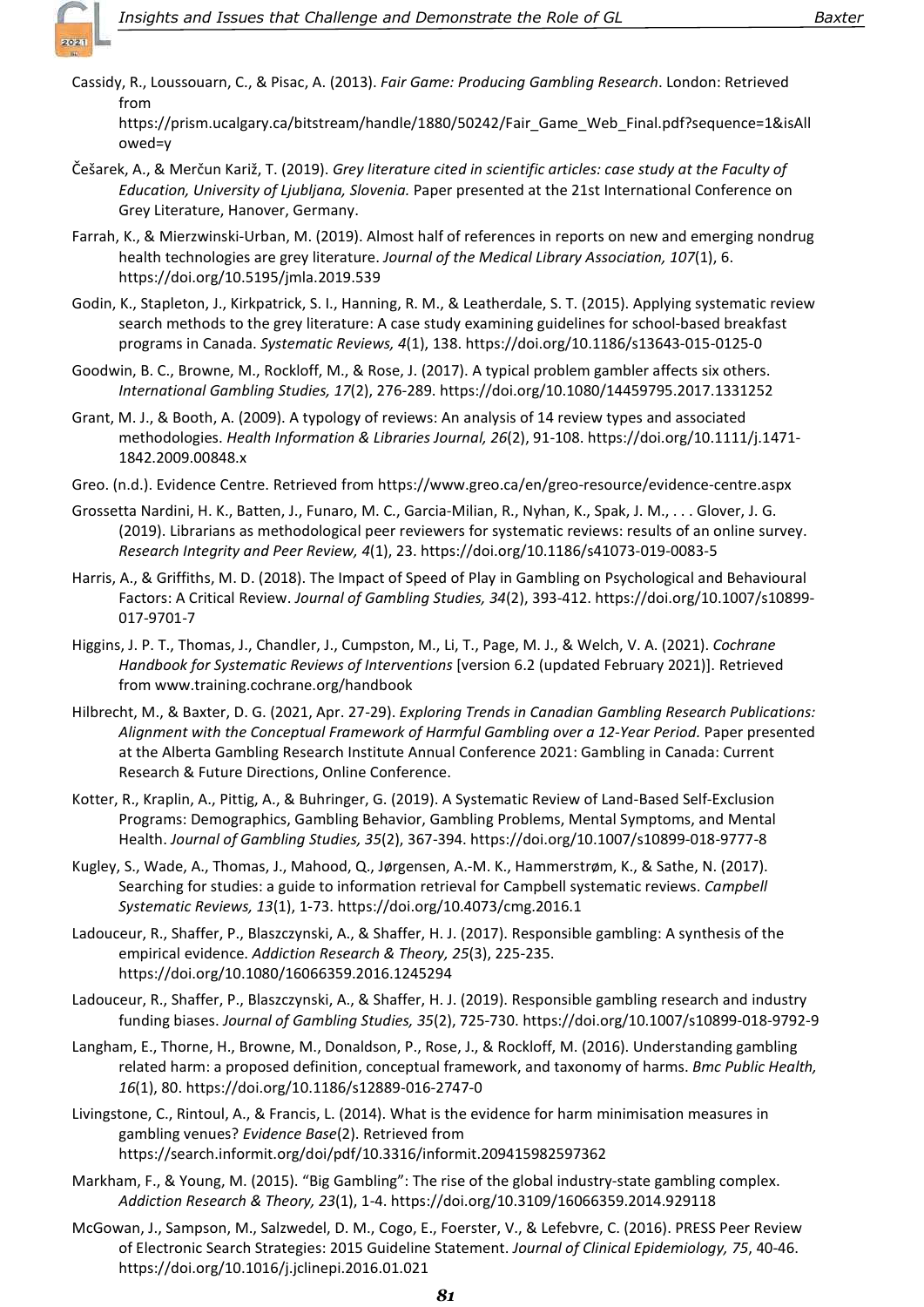

- McMahon, N., Thomson, K., Kaner, E., & Bambra, C. (2019). Effects of prevention and harm reduction interventions on gambling behaviours and gambling related harm: An umbrella review. Addictive Behaviors, 90, 380-388. https://doi.org/10.1016/j.addbeh.2018.11.048
- Moher, D., Liberati, A., Tetzlaff, J., Altman, D. G., & The Prisma Group. (2009). Preferred Reporting Items for Systematic Reviews and Meta-Analyses: The PRISMA Statement. PLOS Medicine, 6(7), e1000097. https://doi.org/10.1371/journal.pmed.1000097
- Ndebele, P., Shaikh, H., Paichadze, N., Bari, I., Michaels, D., Burgoa, C. S., & Hyder, A. A. (2020). Commercial determinants of health: an ethical exploration. International Journal of Public Health, 65(7), 1123-1132. https://doi.org/10.1007/s00038-020-01427-x
- Nordmyr, J., & Forsman, A. K. (2018). A systematic mapping of nordic gambling research 2000-2015: current status and suggested future directions. Addiction Research & Theory, 26(5), 339-348. https://doi.org/10.1080/16066359.2018.1426753
- Productivity Commission. (1999). Australia's Gambling Industries. Canberra, AU: Retrieved from https://www.pc.gov.au/inquiries/completed/gambling/report
- Productivity Commission. (2010). Gambling. Canberra, AU: Retrieved from https://www.pc.gov.au/inquiries/completed/gambling-2010/report
- Rethlefsen, M. L., Farrell, A. M., Osterhaus Trzasko, L. C., & Brigham, T. J. (2015). Librarian co-authors correlated with higher quality reported search strategies in general internal medicine systematic reviews. Journal of Clinical Epidemiology, 68(6), 617-626. https://doi.org/10.1016/j.jclinepi.2014.11.025
- Rethlefsen, M. L., Kirtley, S., Waffenschmidt, S., Ayala, A. P., Moher, D., Page, M. J., . . . Prisma-S. Group. (2021). PRISMA-S: an extension to the PRISMA Statement for Reporting Literature Searches in Systematic Reviews. Systematic Reviews, 10(1), 39. https://doi.org/10.1186/s13643-020-01542-z
- Rossow, I. (2019). The total consumption model applied to gambling: Empirical validity and implications for gambling policy. Nordic Studies on Alcohol and Drugs, 36(2), 66-76. https://doi.org/10.1177/1455072518794016
- Schöpfel, J. (2010). Towards a Prague Definition of Grey Literature. Paper presented at the Twelfth International Conference on Grey Literature: Transparency in Grey Literature. Grey Tech Approaches to High Tech Issues., Prague, Czech Republic. https://archivesic.ccsd.cnrs.fr/sic\_00581570/document
- Science has a gambling problem. (2018). Nature, 553(379).
- Severn, M., Farrah, K., Ford, C., McCormack, S., Aleksandra, G., & Kaunelis, D. (2017). Fishing for grey literature: What are we catching in CADTH's rapid response service? . Paper presented at the Canadian Health Libraries Association/Association des bibliothèques de la santé du Canada (CHLA/ABSC) 2017 Annual Conference: Northern Illumination/Lumières du Nord, Edmonton AB, Canada.
- Shaffer, P. M., Ladouceur, R., Williams, P. M., Wiley, R. C., Blaszczynski, A., & Shaffer, H. J. (2019). Gambling research and funding biases. Journal of Gambling Studies, 35(3), 875-886. https://doi.org/10.1007/s10899-019-09875-8
- Shea, B. J., Reeves, B. C., Wells, G., Thuku, M., Hamel, C., Moran, J., . . . Henry, D. A. (2017). AMSTAR 2: a critical appraisal tool for systematic reviews that include randomised or non-randomised studies of healthcare interventions, or both. BMJ, 358, j4008. https://doi.org/10.1136/bmj.j4008
- Spry, C., & Mierzwinski-Urban, M. (2018). The impact of the peer review of literature search strategies in support of rapid review reports. Research Synthesis Methods, 9(4), 521-526. https://doi.org/10.1002/jrsm.1330
- Submissions. (n.d.). Retrieved from https://criticalgamblingstudies.com/index.php/cgs/about/submissions
- Sulkunen, P., Babor, T. F., Cisneros Ornberg, J., Egerer, M., Hellman, M., Livingstone, C., . . . Rossow, I. (2019). Setting Limits: Gambling, Science and Public Policy. Oxford: Oxford University Press.
- The Economist. (2014). Daily chart: The house wins. Retrieved from http://www.economist.com/blogs/graphicdetail/2014/02/daily-chart-0
- Velasco, V., Scattola, P., Gavazzeni, L., Marchesi, L., Nita, I. E., & Giudici, G. (2021). Prevention and Harm Reduction Interventions for Adult Gambling at the Local Level: An Umbrella Review of Empirical Evidence. International Journal of Environmental Research and Public Health, 18(18), 9484. Retrieved from https://www.mdpi.com/1660-4601/18/18/9484
- Wardle, H., Bramley, S., Norrie, C., & Manthorpe, J. (2019). What do we know about gambling-related harm affecting migrants and migrant communities? A rapid review. Addictive Behaviors, 93, 180-193. https://doi.org/10.1016/j.addbeh.2019.01.017